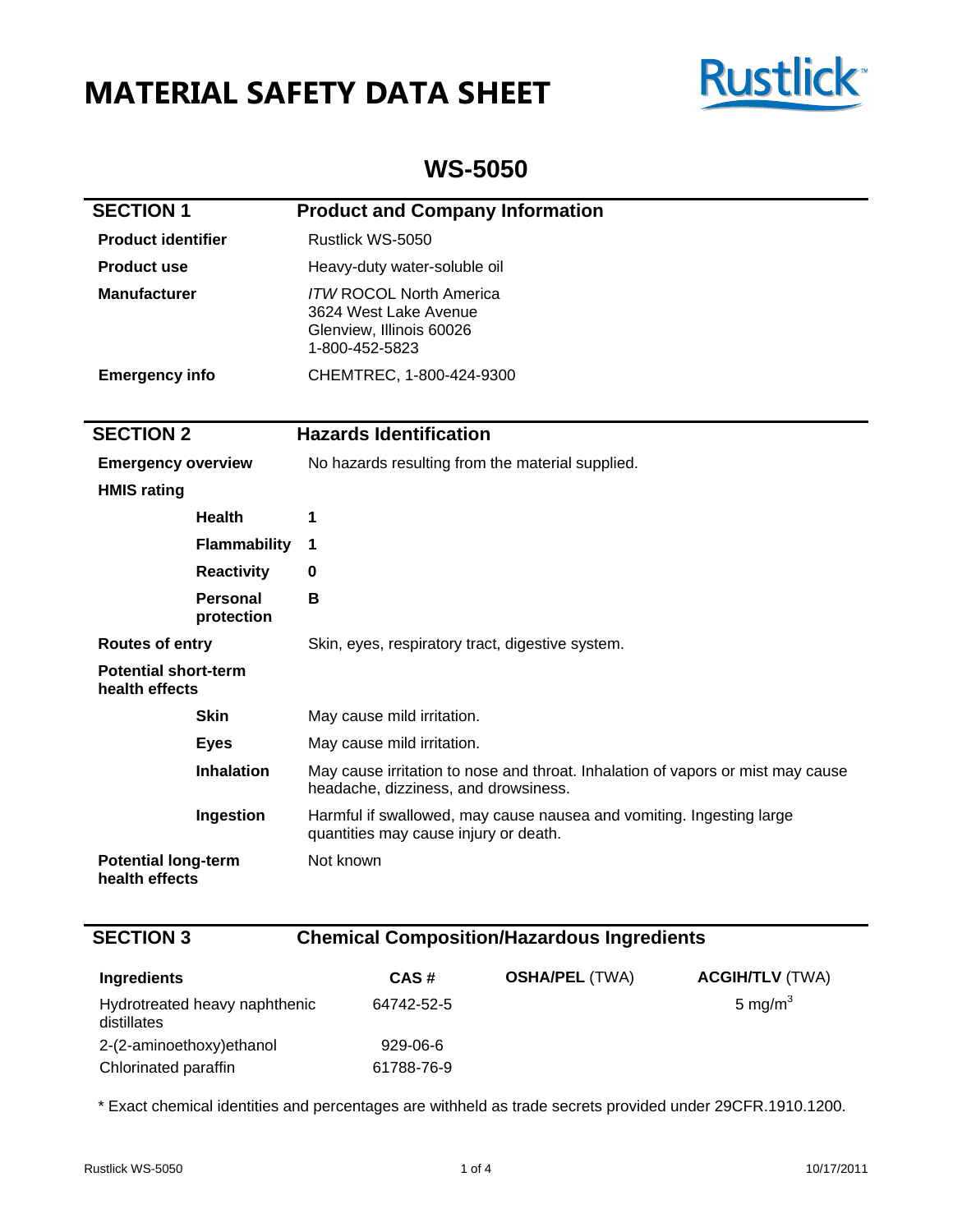| <b>SECTION 4</b>    | <b>First Aid Measures</b>                                                                                                                                             |
|---------------------|-----------------------------------------------------------------------------------------------------------------------------------------------------------------------|
| <b>Skin contact</b> | Immediately wash the exposed area thoroughly with soap and water. Remove<br>contaminated clothing. Wash before reuse. If irritation persists, consult<br>physician.   |
| Eye contact         | In case of contact, immediately flush with water for at least 15 minutes. If<br>irritation persists, consult physician.                                               |
| <b>Inhalation</b>   | If inhaled, move to fresh air. If irritation persists, consult physician.                                                                                             |
| Ingestion           | If swallowed, DO NOT induce vomiting. Contact a physician immediately. If<br>vomiting occurs, keep head below hips to prevent aspiration of liquid into the<br>lungs. |

| <b>SECTION 5</b>                                     | <b>Fire Fighting Measures</b>                                                                                                                                                                                                               |                                                                                                                                                   |  |  |
|------------------------------------------------------|---------------------------------------------------------------------------------------------------------------------------------------------------------------------------------------------------------------------------------------------|---------------------------------------------------------------------------------------------------------------------------------------------------|--|--|
| <b>Flammable limits</b>                              | Not available                                                                                                                                                                                                                               |                                                                                                                                                   |  |  |
| <b>Products of combustion</b>                        | Oxides of carbon $(CO, CO2)$ .                                                                                                                                                                                                              |                                                                                                                                                   |  |  |
| Flash point (method)                                 | > 200°F (93°C) (PMCC)                                                                                                                                                                                                                       |                                                                                                                                                   |  |  |
| <b>Auto-ignition temperature</b>                     | Not available                                                                                                                                                                                                                               |                                                                                                                                                   |  |  |
| <b>Explosion data</b>                                |                                                                                                                                                                                                                                             |                                                                                                                                                   |  |  |
|                                                      | Sensitivity to mechanical impact                                                                                                                                                                                                            | None known                                                                                                                                        |  |  |
|                                                      | Sensitivity to static discharge                                                                                                                                                                                                             | None known                                                                                                                                        |  |  |
| <b>Fire-fighting media</b><br>and instructions       | In case of fire use carbon dioxide, dry chemicals, or foam.                                                                                                                                                                                 |                                                                                                                                                   |  |  |
| <b>Special fire-fighting</b><br>procedures/equipment | Self contained breathing apparatus and protective clothing is recommended to<br>protect fire fighters from any hazardous combustion or decomposition products.<br>Pressure build-up in the closed container may occur due to heat exposure. |                                                                                                                                                   |  |  |
| <b>SECTION 6</b>                                     | <b>Accidental Release Measures</b>                                                                                                                                                                                                          |                                                                                                                                                   |  |  |
| <b>Personal precautions</b>                          | Use appropriate safety equipment. Avoid inhaling vapors or mist. Avoid contact<br>with eyes, skin and clothing.                                                                                                                             |                                                                                                                                                   |  |  |
|                                                      |                                                                                                                                                                                                                                             | Environmental precautions Do not allow spilled product to enter drains, sewers, or waterways.                                                     |  |  |
| Cleanup                                              | Ventilate area. Eliminate all sources of heat and flame. Stop leak if safe to do<br>so. Contain spill. Use absorbent material, such as vermiculite or sand. Place in<br>suitable container for later disposal.                              |                                                                                                                                                   |  |  |
| <b>Prohibited materials</b>                          | None                                                                                                                                                                                                                                        |                                                                                                                                                   |  |  |
|                                                      |                                                                                                                                                                                                                                             |                                                                                                                                                   |  |  |
| <b>SECTION 7</b>                                     | <b>Handling and Storage</b>                                                                                                                                                                                                                 |                                                                                                                                                   |  |  |
| <b>Handling</b>                                      | container closed when not in use.                                                                                                                                                                                                           | Use appropriate safety equipment. Use with adequate ventilation. Avoid<br>contact with eyes, skin and clothing. Keep away from extreme heat. Keep |  |  |
| <b>Storage</b>                                       | Store away from extreme heat, flame, or ignition sources. Pressure build up<br>may occur due to heat exposure or temperature change. Release pressure by<br>slowly opening container.                                                       |                                                                                                                                                   |  |  |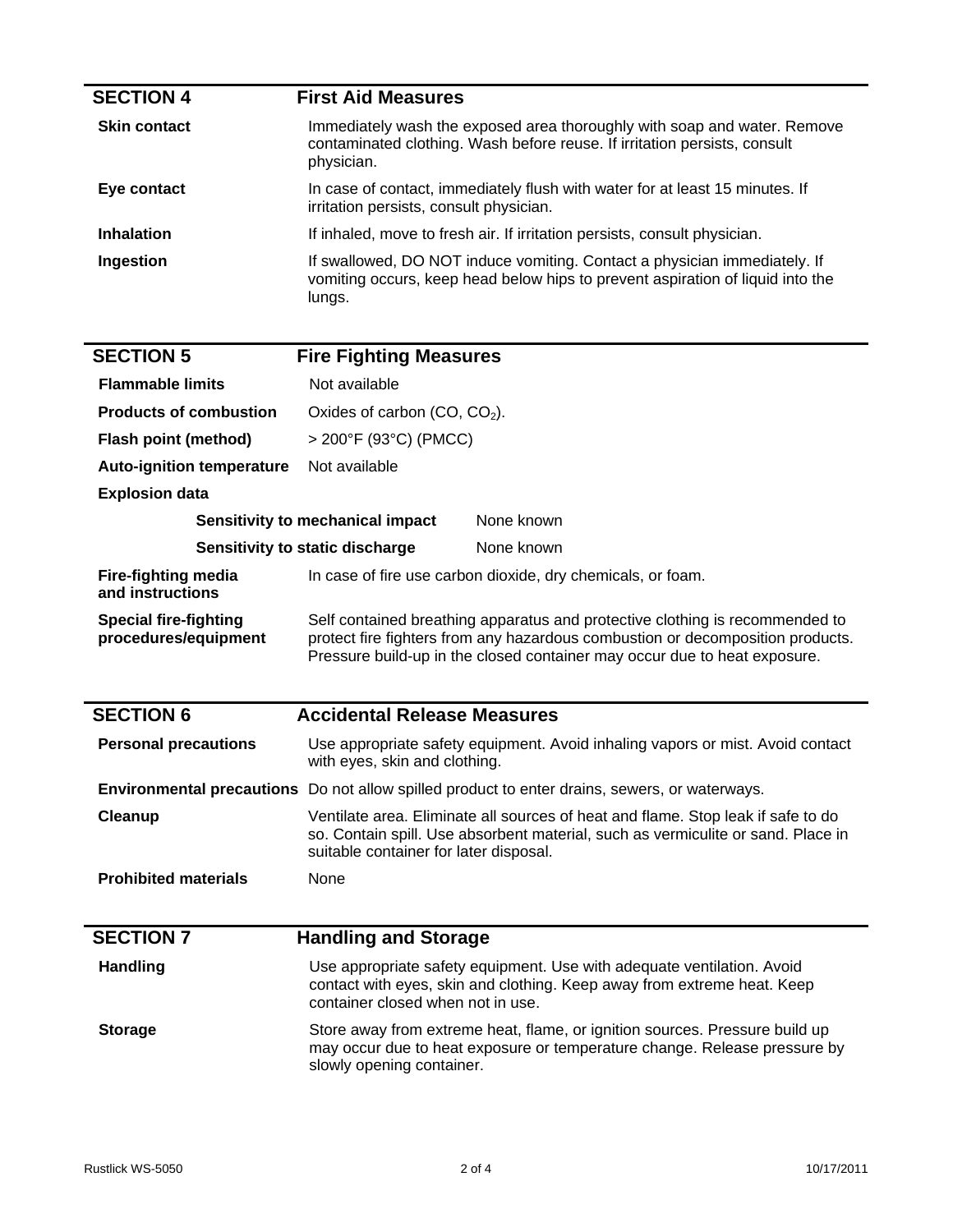| <b>SECTION 8</b>           | <b>Exposure Controls and Personal Protection</b>                                                                                                                                                                                                          |  |  |
|----------------------------|-----------------------------------------------------------------------------------------------------------------------------------------------------------------------------------------------------------------------------------------------------------|--|--|
| <b>Hygiene measures</b>    | Avoid contact with eyes, skin and clothing. Do not eat, drink, or smoke while<br>handling this product.                                                                                                                                                   |  |  |
| <b>Control measures</b>    | General ventilation should be sufficient. Providing approved respirators for<br>emergencies, or when mist/vapor concentrations are unknown may be<br>warranted. Availability of eye wash station, washing facilities and safety shower<br>is recommended. |  |  |
| <b>Personal protection</b> |                                                                                                                                                                                                                                                           |  |  |
| <b>Skin</b>                | Wear suitable gloves; chemical resistant gloves, such as polyvinyl chloride-<br>coated, are recommended. Wear protective clothing suitable to prevent<br>contact. Remove contaminated clothing and launder before wearing.                                |  |  |
| <b>Eyes</b>                | Safety glasses are recommended.                                                                                                                                                                                                                           |  |  |
| <b>Respiratory</b>         | Not normally required. Control vapor or mist concentrations below exposure<br>limits through use of general or local exhaust ventilation.                                                                                                                 |  |  |
|                            |                                                                                                                                                                                                                                                           |  |  |



| <b>SECTION 9</b>                     | <b>Physical and Chemical Properties</b>          |
|--------------------------------------|--------------------------------------------------|
| <b>Physical state</b>                | Liquid                                           |
| <b>Color</b>                         | Dark blue                                        |
| Odor                                 | Characteristic                                   |
| pH at 10%                            | 9.5                                              |
| <b>Boiling point</b>                 | 212°F (100°C)                                    |
| <b>Melting/freezing point</b>        | Not available                                    |
| Vapor pressure                       | < 1                                              |
| Solubility in water                  | <b>Emulsifies</b>                                |
| <b>Specific gravity</b>              | 0.98                                             |
| Vapor density                        | Heavier than air                                 |
| <b>Evaporation rate</b>              | > 0.1                                            |
| <b>Volatile organic</b><br>compounds | 92.82 g/l in concentrate                         |
| <b>SECTION 10</b>                    | <b>Reactivity and Stability</b>                  |
| <b>Stability and reactivity</b>      | Stable. Hazardous polymerization will not occur. |
| Conditions to avoid                  | <b>None</b>                                      |

| Conditions to avoid                        | none                                                                                    |
|--------------------------------------------|-----------------------------------------------------------------------------------------|
| <b>Materials to avoid</b>                  | Strong oxidizing or reducing agents.                                                    |
| <b>Hazardous decomposition</b><br>products | Fumes and possible smoke containing carbon monoxide and carbon dioxide<br>$(CO, CO2)$ . |